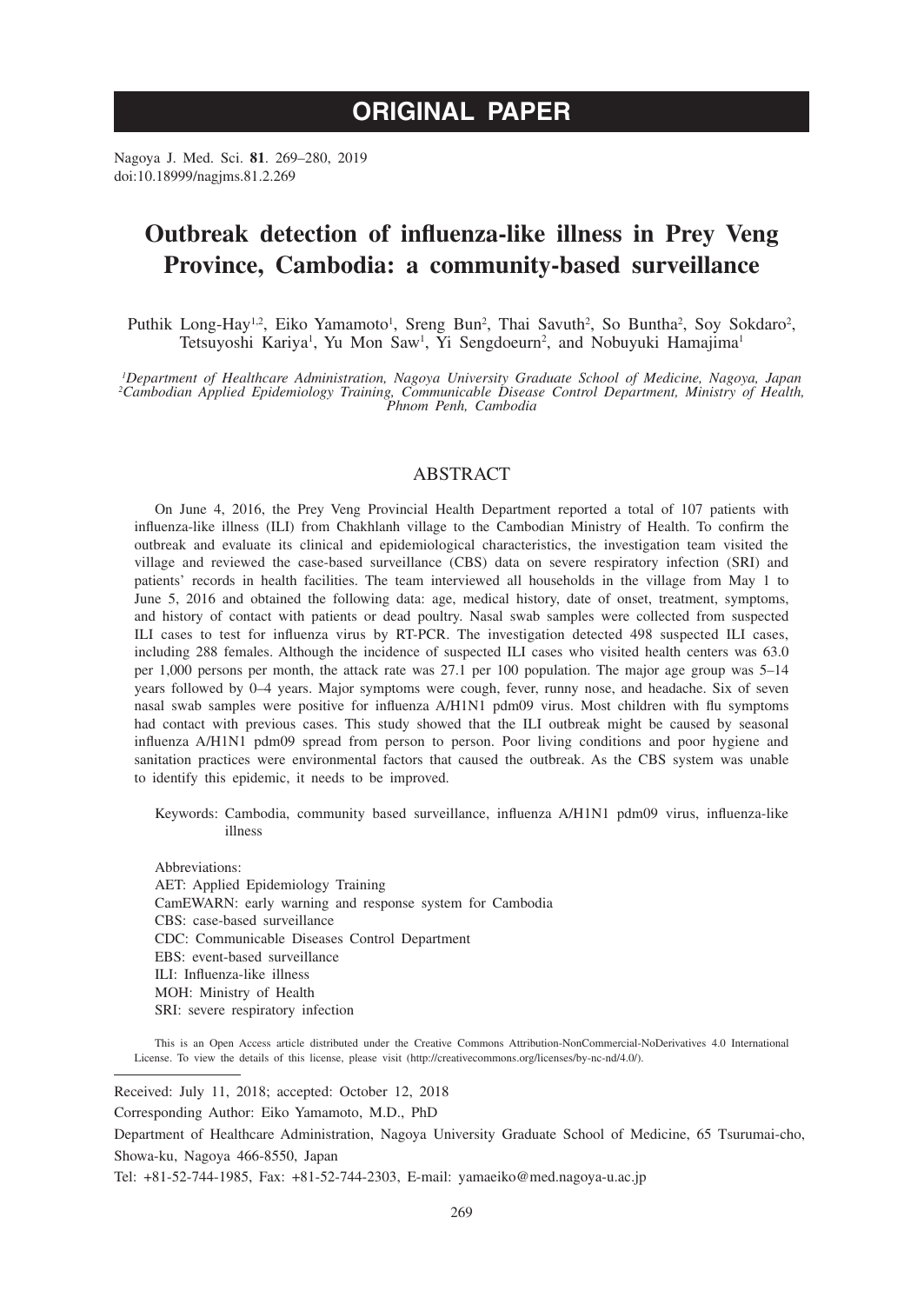## INTRODUCTION

Epidemics of influenza are mainly classified into seasonal influenza and pandemic influenza. Pandemic influenza is a global outbreak caused by a new type of influenza virus A and occurs very rarely, such as the pandemic A (H1N1) in 2009. Seasonal influenza occurs annually, with a peak in the fall and winter, and influenza A and B viruses cause an epidemic of seasonal influenza.<sup>1,2</sup> Previous studies reported that seasonal influenza outbreaks occurred in specific restricted settings such as hospitals, schools, and long-term care centers.<sup>3-5</sup> Most influenza cases have relatively mild illness, and they resolve without any medical treatment. However, influenza viruses can cause serious complications, such as pneumonia and upper respiratory infections, or can worsen chronic medical conditions such as asthma, chronic cardiac, pulmonary, renal, metabolic, neurodevelopmental, liver, or hematologic diseases. It can also cause death in people with high risk for flu such as pregnant women, adults aged  $>65$  years, children aged  $< 5$  years, and people with chronic medical conditions or immunosuppressive conditions.2,6,7 Various control and prevention measures have been considered for mitigating the impact of influenza epidemics, including vaccination, antiviral medications, personal protective measures, and quarantine. $8-10$ 

In Cambodia, influenza is an endemic disease with a year-round activity, but its activity peaks during the rainy season, from June to November. Previous studies reported that influenza virus strains circulating across the country varied from year to year, but the predominant strains were type A, especially subtypes H1 and H3, and type  $B$ <sup>11-13</sup> Southeast Asia is a hotspot of a novel influenza strain, where a new pandemic of influenza can occur. The Mekong Basin Disease Surveillance was established in 1991 for facilitating cooperative surveillance and control of infection diseases, including Cambodia, Laos, Myanmar, Thailand, Vietnam and a part of China.14 To prevent a pandemic, Cambodia has been collaborating with neighboring countries and international organizations in sharing information and experiences, developing the guidelines and toolkits and preparing for a pandemic. A comprehensive plan for preventing, preparing and response to influenza pandemic was developed with the technical support from the World Health Organization (WHO) and the Centers for Disease Control and Prevention of the USA.15 To monitor the trends of influenza infections and analyze the influenza virus strains in the country, the Communicable Diseases Control Department of the Cambodian Ministry of Health (CDC-MOH) developed three main surveillance systems: the early warning and response system for Cambodia (CamEWARN), influenza-like illness (ILI) surveillance, and severe acute respiratory infection (SARI) surveillance.<sup>16,17</sup> The CamEWARN is an integrated surveillance system that detects and responds in a timely manner to public health events. The ILI surveillance is performed at seven sentinel ILI sites to identify circulating strains of influenza viruses,<sup>18</sup> and the SARI surveillance is a hospital- and laboratory-based surveillance system with eight sentinel sites across the country.16

On June 4, 2016, the CDC-MOH and Applied Epidemiology Training (AET) were notified by the Rapid Response Team (RRT) from Prey Veng Provincial Health Department that 107 patients were diagnosed with ILI. Of 107 patients, 13 were referred to Neak Loeung Referral Hospital. The team of CDC staff, RRT, and AET trainees conducted a risk assessment on the ILI outbreak on June 5, 2016, and the outbreak investigation was conducted from June 5 to 7, 2016. The investigation aimed to describe the clinical and epidemiological characteristics of the outbreak, determine the sources of the outbreak, constitute some control and prevention measures, and provide some recommendations for preventing outbreaks in the future. This study reports the findings of this investigation.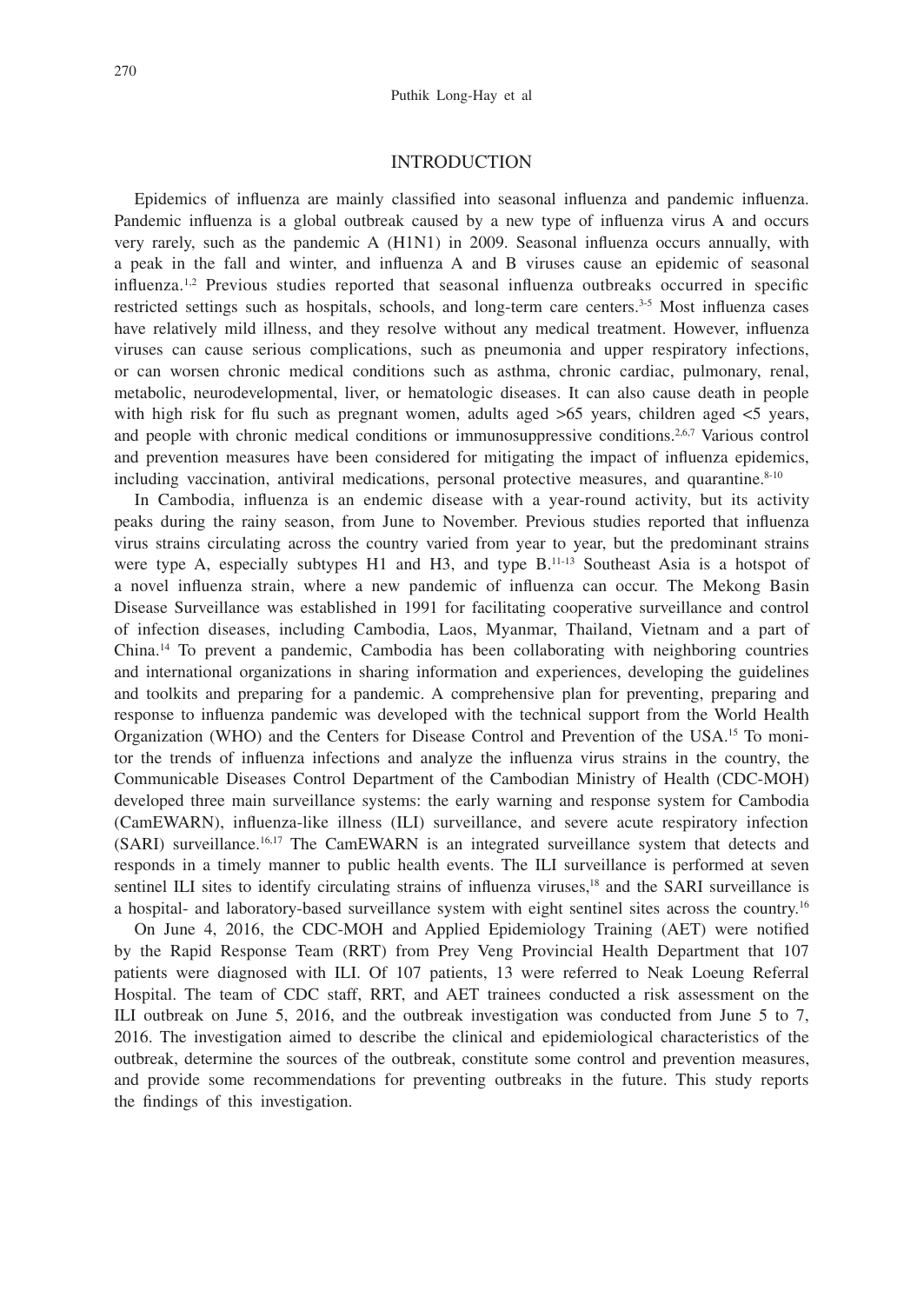#### MATERIALS AND METHODS

## *The CamEWARN surveillance and the alert threshold of diseases*

The CamEWARN is divided into two main components: the case-based surveillance (CBS) and event-based surveillance (EBS). The CBS is based on a mandatory weekly reporting system, and an epidemiological week (epi-week) is used as the standardized method of counting weeks in the system. All public health facilities, including health centers and public hospitals, must report the number of cases encountered of the following seven epidemic-prone diseases and syndromes to the CDC-MOH: acute diarrhea, fever with rash, acute flaccid paralysis, severe respiratory infection (SRI), acute hemorrhagic fever, meningitis and encephalitis, and acute jaundice. To monitor disease trends and respond quickly to outbreaks, the number of cases encountered is compared with the alert thresholds of the diseases in every epi-week. The alert threshold is defined as 1.5-fold of the average number of cases in the same epi-weeks in the last 3 years. The EBS is a system that involves reporting of cases by directly calling the number 115 to notify or alert when there is an adverse public health event such as a suspected outbreak.

#### *The investigation team for the outbreak of ILI*

Based on the results of the EBS, the CDC-MOH and AET noted an ILI outbreak in Prey Veng Province on June 4, 2016 (epi-week 22). The investigation team, which consisted of the CDC-MOH staff, Prey Veng Provincial RRT, Neak Loeung operational district RRT, and AET trainees, visited Baboang Health Center, Peamro Health Center, Neak Loeung Referral Hospital, and several private clinics where ILI patients visited, as well as several public areas, such as shops, schools, and pagodas, from June 5 to 7.

#### *Epidemiological investigation at health facilities*

SRI, suspected ILI, and influenza cases were used in the outbreak investigation and were defined as follows. An SRI case was described as  $(1)$  an individual aged  $>5$  years who had fever (≥38°C), with either cough or difficulty breathing or shortness of breath; (2) a child aged 1–5 years who had cough or difficulty breathing and a respiratory rate of >40/min; (3) an infant aged 2 months to 1 year who had cough or difficulty breathing and a respiratory rate of >50/ min; and (4) an individual of all ages who showed evidence of pneumonia on chest X-ray. In this investigation, a "suspected ILI" case, which was described by modifying the definition of ILI in the surveillance, referred to a patient who presented either fever, malaise, headache, or myalgia, and experienced at least one of the following symptoms from May 1 to June 21, 2016 (epi-week: 18–25): cough, sore throat, and shortness of breath. An influenza case was defined as a patient whose nasal swab tested positive for influenza virus.

The investigation team found that most cases who visited Baboang Health Center and Peamro Health Center and those severe cases were transferred to the referral hospital. At the health centers, the investigators reviewed the CBS data of SRI cases and collected the following information from the medical logbooks: age, sex, and address. At the referral hospital, the investigation team queried the clinical symptoms of hospitalized cases and discussed with the physicians about the clinical signs, symptoms, laboratory results, and diagnosis. The team opened a mobile clinic for 3 days in Chakhlanh village, whose people were covered by the two health centers. The team set up the enhanced surveillance, which involved the daily reporting of suspected ILI cases and any unusual related events from the health centers, referral hospital, and two private clinics for 14 days (from June 8 to June 21, 2016).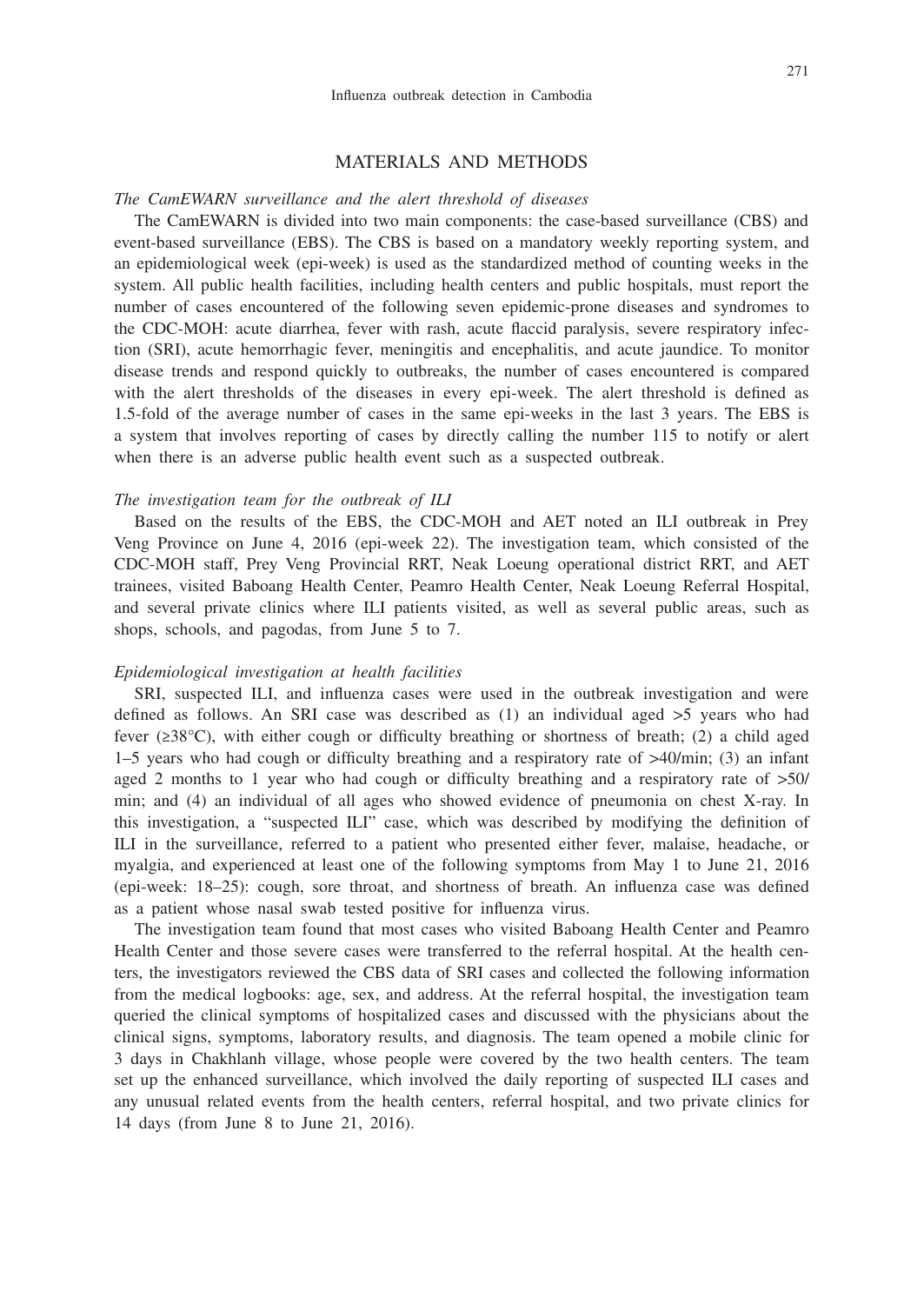### *Household survey*

Chakhlanh village is covered by the two health centers. It had a population of 1,838 in 2016. We interviewed all households in the village using the standardized structured questionnaire, including demographic information, the date of onset and treatment, kind of treatment (antibiotics, oseltamivir phosphate (Tamiflu®)), duration of illness, clinical symptoms, history of travelling or joining any special events, and history of contact with patients or dead poultry from May 1 to June 5, 2016.

#### *Laboratory investigation for influenza virus*

The investigation team collected the nasal swabs from suspected ILI cases who were hospitalized or treated at home. The samples were stored in an ice box and sent to the National Public Health Laboratory to be tested for influenza virus using the standard real-time reverse transcription polymerase chain reaction algorithm.

## *Ethical issues*

Approval of the national ethical review board was not required. This investigation was conducted as an emergency response to the outbreak. This study shows a report of the activities with no individual information.

## RESULTS

#### *The case-based surveillance data on severe respiratory infection at two health centers*

The number of SRI cases and the alert threshold in 2016 are shown for Baboang Health Center (Fig. 1) and Peamro Health Center (Fig. 2), according to the CBS of CamEWARN. The two centers were not included in the sentinel site of the ILI surveillance. The number of SRI cases at Baboang Health Center was above the alert threshold in epi-week 7. However, the threshold in epi-week 7 was lower than other weeks around epi-week 7 and the number of cases was stable with approximately 11–14 cases around epi-week 7 (Fig. 1). The number of SRI cases at Peamro Health Center was under the alert threshold between epi-week 1 and epi-week 53, excluding epi-week 15 (61 cases) and epi-week 20 (59 cases) (Fig. 2). Although the number of cases in epi-week 23 (June 5–11) was under the alert threshold, it was much higher (104 cases) compared with that in epi-week 22.

#### *Suspected influenza-like illness cases in Chakhlanh village*

Among all 1,838 people in Chakhlanh village, 21 and 118 people were diagnosed as suspected ILI cases at Baboang Health Center and Peamro Health Center, respectively, from May 1 to June 5. The incidence of suspected ILI cases who accessed to health centers in the affected village was 63.0 per 1,000 person per month. The epidemic curve of the ILI outbreak was made by the household survey and enhanced surveillance in Chakhlanh village (Fig. 3). The investigation identified that there were 498 suspected ILI cases who had symptoms from May 1 to June 21 and that the index case was occurred on May 2. The number of cases dramatically increased from one on May 26 to 78 on June 2, then decreased greatly, especially after the investigation started on June 5, and reached to 3 on June 9. The surveillance on suspected ILI cases was enhanced at both health centers as well as the investigation. The number of cases per day was stable to be 3 or 4 from June 8 to 21, and the last case was reported on June 13 (Fig. 3).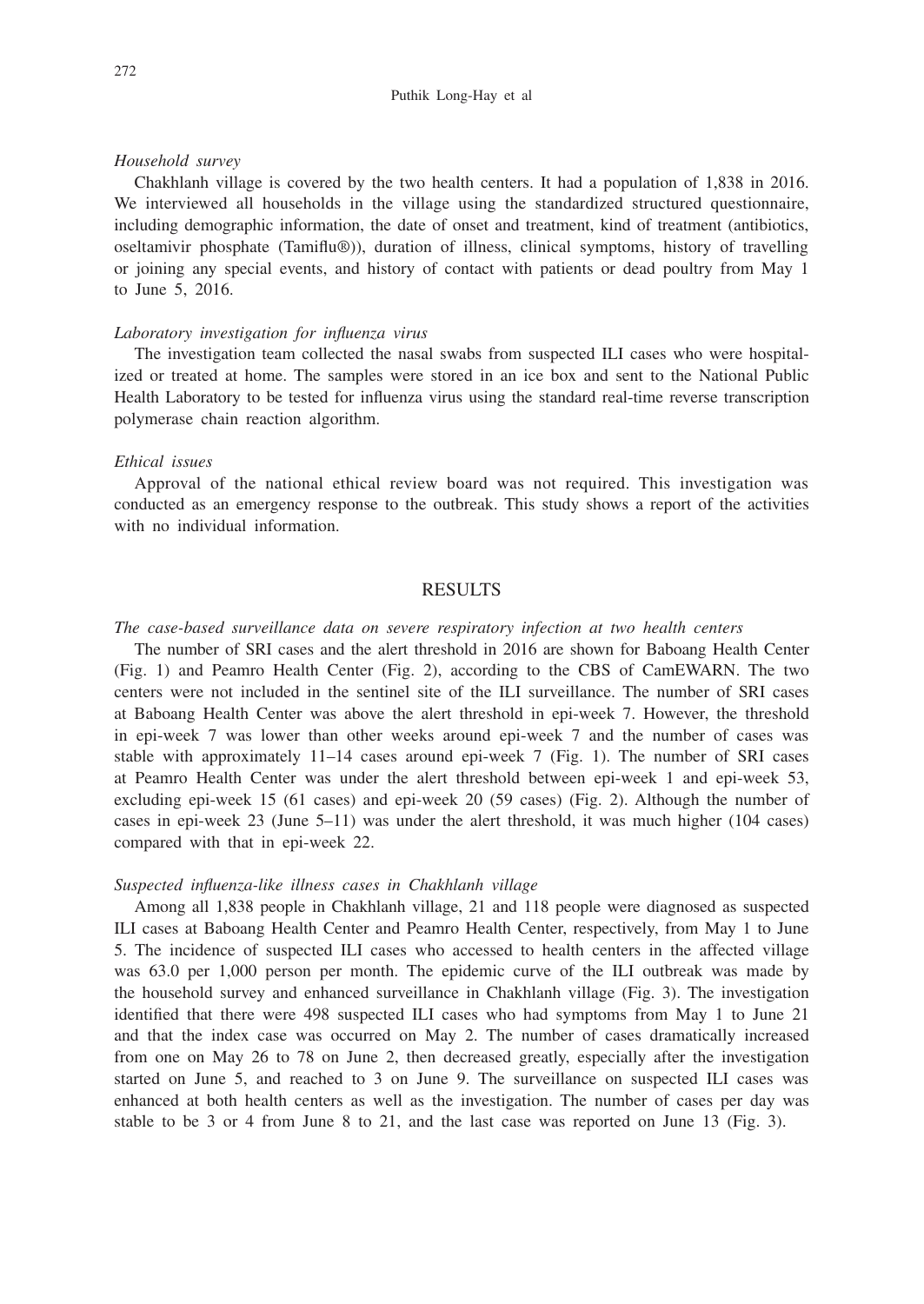

**Fig. 1** Weekly report of severe respiratory infection cases at Baboang Health Center in 2016. The number of severe respiratory infection (SRI) cases at Baboang Health Center was above the alert threshold in epi-week 7, but the number of cases was stable with approximately 11–14 cases around epi-week 7.



**Fig. 2** Weekly report of severe respiratory infection cases at Peamro Health Center in 2016. The number of severe respiratory infection (SRI) cases at Peamro Health Center was over the alert threshold only in epi-week 15 and epi-week 20. Although the number of cases in epi-week 23 (June 5–11) was under the alert threshold, it was much higher (104 cases) compared with that in epi-week 22.

#### *Clinical and epidemiological characteristics of suspected influenza-like illness cases*

Of all 498 suspected ILI cases, there were 210 males (42.2%) and 288 females (57.8%). No death was observed. It was found that 370 cases (74.3%) had contact history with one or more previous suspected ILI cases and that nine cases (1.8%) claimed that they had contact with dead poultry in their houses. Of 303 children under 14 years old with flu symptoms, 232 children  $(76.6%)$  had contacts with suspected ILI cases. Most cases  $(75.1%)$  reported to be treated with antibiotics, and no cases reported to have had a flu vaccine. The risk groups of flu were found as follows; 104 cases (20.9%) of children under 5 year of age, 16 cases (3.2%) of people aged above 65 year olds, seven cases  $(1.4\%)$  with diabetes mellitus, six tuberculosis cases  $(1.2\%)$ , one case of chronic obstructive pulmonary diseases, and four pregnant cases (0.8%) (Table 1). The proportion of children under 14 years old was higher in male than female but there were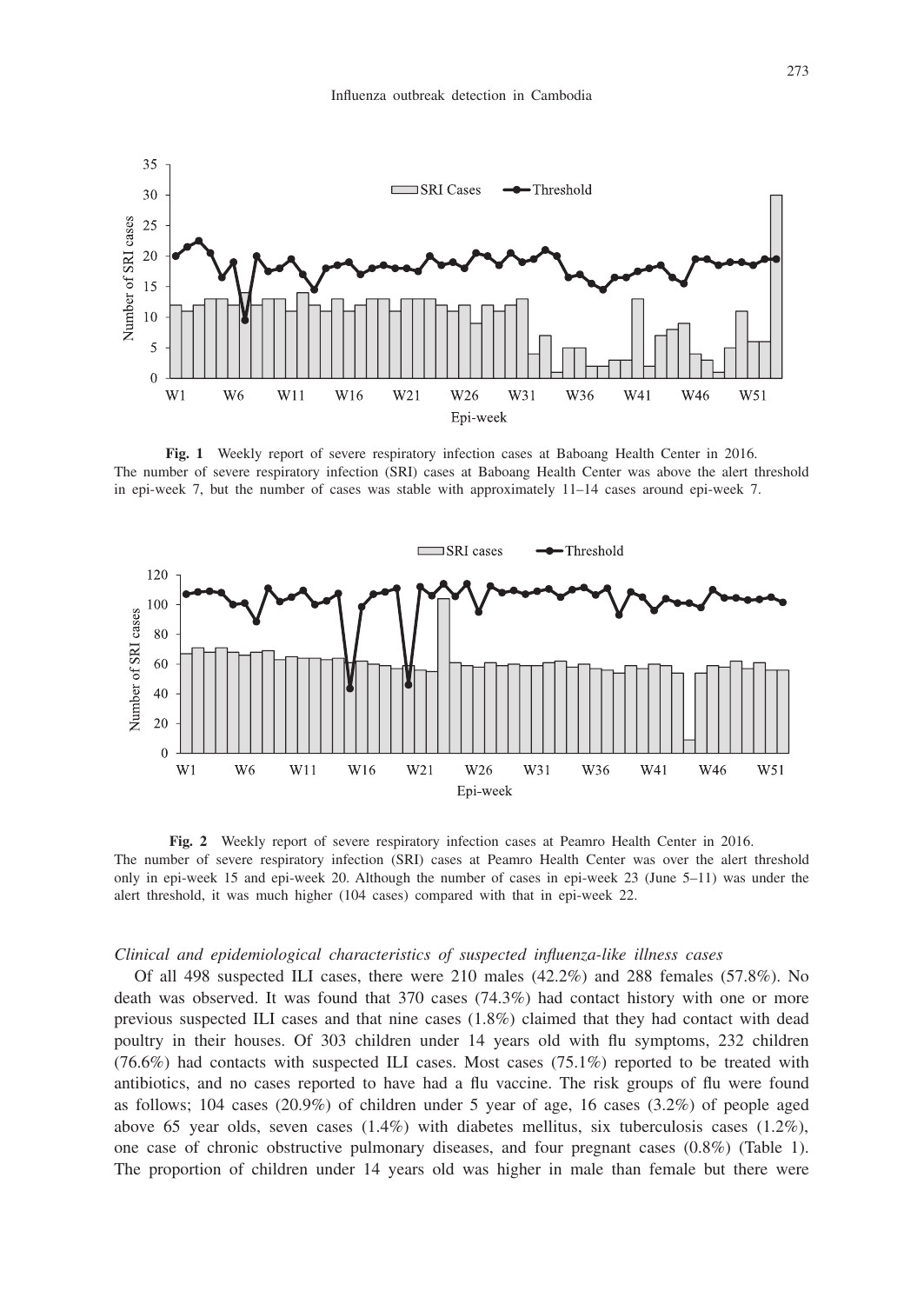

#### Epi week

**Fig. 3** Epidemic curve of suspected influenza-like-illness cases in Chakhlanh village from May 1 to June 21, 2016 (N=498).

The epidemic curve of the ILI outbreak was made by the household survey and enhanced surveillance and 498 people were identified as suspected ILI cases from May 1 to June 21. The index case was occurred on May 2 and the number of cases dramatically increased to 78 on June 2. The number of cases per day was stable to be 3 or 4 from June 8 to 21, and the last case was reported on June 13.

no differences in other characteristics between male and female. Symptoms of 498 cases were cough (89.8%), fever (87.6%), running nose (60.6%), headache (47.8%), sore throat (33.1%), and difficulty of breathing (12.7%).

#### *The attack rate of suspected influenza-like illness*

Table 2 shows the attack rate of suspected ILI by age groups. The number of suspected ILI cases was highest in the age group of  $5-14$  (40.0%), followed by the age groups of  $0-4$  (20.9%) and 25–49 (19.5%). However, the attack rate (per 100 population) was highest in the age group of  $0-4$  (61.2), followed by the groups of  $5-14$  (52.6) and 25–49 (17.3). For examination of the influenza virus, nasal-swab samples were collected from only seven suspected ILI cases, including six hospitalized cases and one case in the village because of the limited budget. Six of seven samples were positive for influenza A/H1N1 pdm09 virus. It was found that 44.3% (125/282) of students in 9 classes came to the primary school in the middle of the village although they had symptoms of flu after May 1, 2016.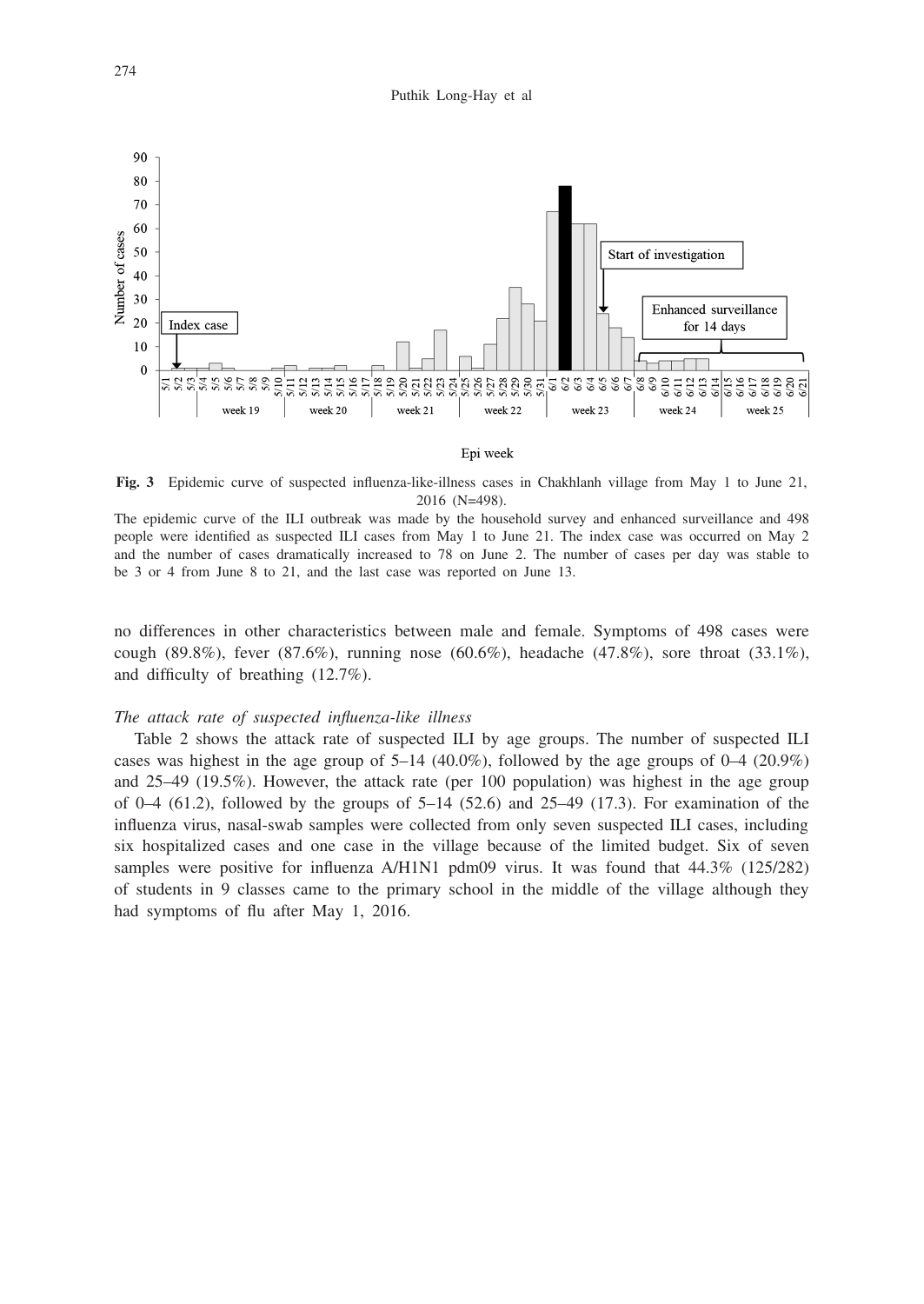| Characteristics                        | Male             |                  | Female           |                  | Total          |                |  |
|----------------------------------------|------------------|------------------|------------------|------------------|----------------|----------------|--|
|                                        | n                | $(\%)$           | n                | $(\%)$           | N              | $(\%)$         |  |
| Age (year)                             |                  |                  |                  |                  |                |                |  |
| $0 - 4$                                | 51               | 24.3             | 53               | 18.4             | 104            | 20.9           |  |
| $5 - 14$                               | 95               | 45.2             | 104              | 36.1             | 199            | 40.0           |  |
| $15 - 24$                              | 17               | 8.1              | 29               | 10.1             | 46             | 9.2            |  |
| $25 - 49$                              | 29               | 13.8             | 68               | 23.6             | 97             | 19.5           |  |
| $50 - 64$                              | 11               | 5.2              | 25               | 8.7              | 36             | 7.2            |  |
| $\geq 65$                              | 7                | 3.3              | 9                | 3.1              | 16             | 3.2            |  |
| Contact history                        |                  |                  |                  |                  |                |                |  |
| ILI case                               | 153              | 72.8             | 217              | 75.3             | 370            | 74.3           |  |
| Dead poultry                           | 5                | 2.4              | $\overline{4}$   | 1.4              | 9              | 1.8            |  |
| No contact                             | 52               | 24.8             | 67               | 23.3             | 119            | 23.9           |  |
| Treatment                              |                  |                  |                  |                  |                |                |  |
| Antibiotics                            | 165              | 78.5             | 209              | 72.6             | 374            | 75.1           |  |
| Tamiflu $\mathbb{D}^{1}$               | 1                | 0.5              | $\theta$         | $\theta$         | 1              | 0.2            |  |
| No treatment                           | 44               | 21.0             | 79               | 27.4             | 123            | 24.7           |  |
| Influenza vaccination in the past year |                  |                  |                  |                  |                |                |  |
|                                        | $\boldsymbol{0}$ | $\boldsymbol{0}$ | $\boldsymbol{0}$ | $\boldsymbol{0}$ | $\theta$       | $\overline{0}$ |  |
| Risk factor for influenza              |                  |                  |                  |                  |                |                |  |
| <b>DM</b>                              | 3                | 1.4              | $\overline{4}$   | 1.4              | $\tau$         | 1.4            |  |
| TB                                     | $\mathfrak{2}$   | 1.0              | $\overline{4}$   | 1.4              | 6              | 1.2            |  |
| <b>COPD</b>                            | $\mathbf{0}$     | $\overline{0}$   | 1                | 0.3              | 1              | 0.2            |  |
| Pregnancy                              | $\overline{0}$   | $\overline{0}$   | $\overline{4}$   | 1.4              | $\overline{4}$ | 0.8            |  |
| $\geq 65$ year                         | $\tau$           | 3.3              | 9                | 3.1              | 16             | 3.2            |  |
| $< 5$ year                             | 51               | 24.3             | 53               | 18.4             | 104            | 20.9           |  |
| No risk factor                         | 147              | 70.0             | 213              | 74.0             | 360            | 72.3           |  |
| Total                                  | 210              | 100              | 288              | 100              | 498            | 100            |  |

**Table 1** Demographic characteristics of suspected influenza-like illness cases in Chakhlanh village (N=498)

ILI, influenza-like illness; DM, diabetes mellitus; TB, tuberculosis; COPD, chronic obstructive pulmonary diseases. 1)Tamiflu®, oseltamivir phosphate.

**Table 2** Attack rate of suspected influenza-like illness by age group in Chakhlanh Village from May 1 to June 5, 2016

| Age group | Number of cases | Population | Attack rate<br>(per 100 population) |
|-----------|-----------------|------------|-------------------------------------|
| $0 - 4$   | 104             | 170        | 61.2                                |
| $5 - 14$  | 199             | 378        | 52.6                                |
| $15 - 24$ | 46              | 408        | 11.3                                |
| $25 - 49$ | 97              | 562        | 17.3                                |
| $50 - 64$ | 36              | 217        | 16.6                                |
| $\geq 65$ | 16              | 103        | 15.5                                |
| Total     | 498             | 1,838      | 27.1                                |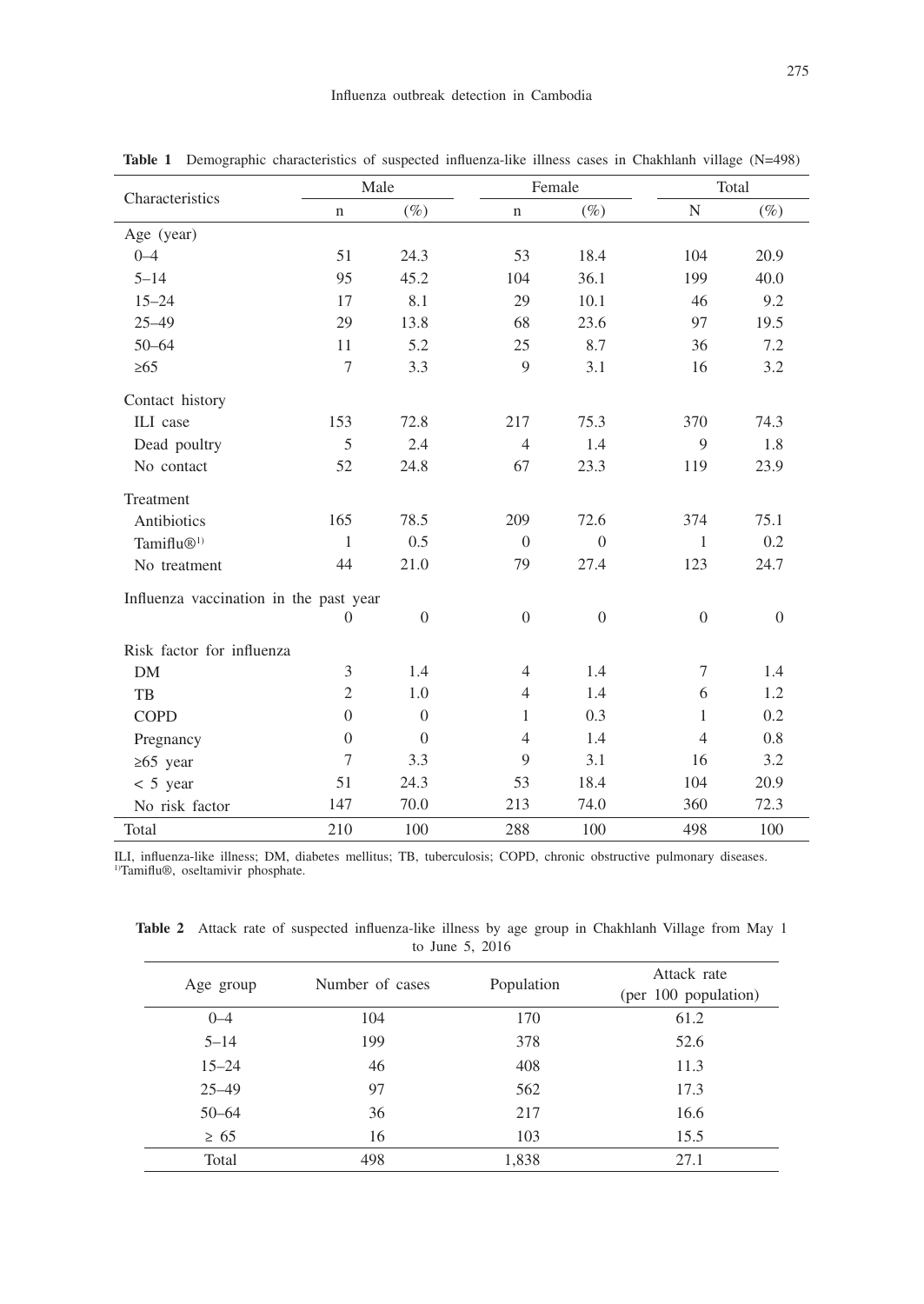### DISCUSSION

This investigation was conducted to describe the clinical and epidemiological characteristics of the ILI outbreak in Chakhlanh village. Prey Veng Province was not a sentinel site for ILI or SARI surveillance system; therefore, we were unable to check the influenza trend in the village. We focused on reviewing the number of SRI cases from epi-week 1 to 21 in 2016, which were reported through the CBS system to identify the trend of the ILI outbreak. The results showed that there was no potential alert of SRI outbreaks at the two health centers. Moreover, the investigation found that the reported numbers from two health centers in the surveillance system were not consistent with the number of cases in the medical registrations. These results suggest that the current situation of the CBS system may not be able to capture all outbreaks. This ILI outbreak was notified through the EBS system, suggesting that the EBS might be more sensitive than the CBS in some situations; however, previous studies in Cambodia revealed that the positive predictive value of the reports from the EBS was low because timely detection of outbreak or suspected event by 115 hotline (within 24 hours after occurring) was 33% (unpublished data).

There have been some reports on the quality of CBS and there are some reasons why the CBS cannot capture outbreaks. First, the CBS includes only public health facilities but not private health facilities. However, most Cambodian people seek the medical care at pharmacies or private health facilities due to the low quality of public health facilities.<sup>19,20</sup> Secondly, the number of cases which is reported to the CBS is often inconsistent with the number of registered cases in the medical logbooks, because the responsible staff for reporting mostly do not report the number of cases accurately. They do not count the cases in the books but report almost the same number of cases in every epi-week. It is just a bad behavior, although they always claim a burden with too much work. Thirdly, the system is collecting the total number of cases at health facilities but not in villages. When people of a village visit two health centers, the reports from health facilities cannot reflect the number of cases in the village. Therefore, the CBS system cannot capture any outbreak of infectious diseases in a community as well as the ILI outbreak in Chakhlanh village. Therefore, we recommend the following to improve the CBS system. First, the CDC-MOH staff who are responsible for the system should assess the quality of the system quarterly in order to identify the weak and strong points and improve the system in a timely manner. Second, the RRT at the provincial and operational levels should frequently conduct supervisory visits and spot checks in public hospitals and health centers to ensure that they report to the system timely and correctly. Finally, the RRT at the public hospital and health center levels must report the number of cases to the system consistent with the number of cases registered in the medical logbooks and based on the case definitions of the system.

From May 1 to June 21, 2016, a quarter of the population in the affected village were infected. However, the proportion of patients who visited the public health facilities was 63.0 per 1,000 persons per month and was considered low. There may be some reasons why most cases did not visit health facilities. First, they thought that a seasonal flu was only a mild disease or a disease that resolves on its own, based on their experiences. Second, there was poor provision of healthcare, the quality of public health facilities was low, and there was no private clinic in the village. Previous studies showed that people tended to visit private clinics rather than public health facilities due to the lower quality of public healthcare services in Cambodia.20 It was also difficult during the investigation to collect data and information from private clinics in other villages of the province. It is common in Cambodia that physicians do not keep patients' medical records at private clinics. Nonetheless, they reported that most of their patients presented ILI signs and symptoms as what happened in the affected village.

The results of the investigation strongly support that the ILI outbreak in Chakhlanh village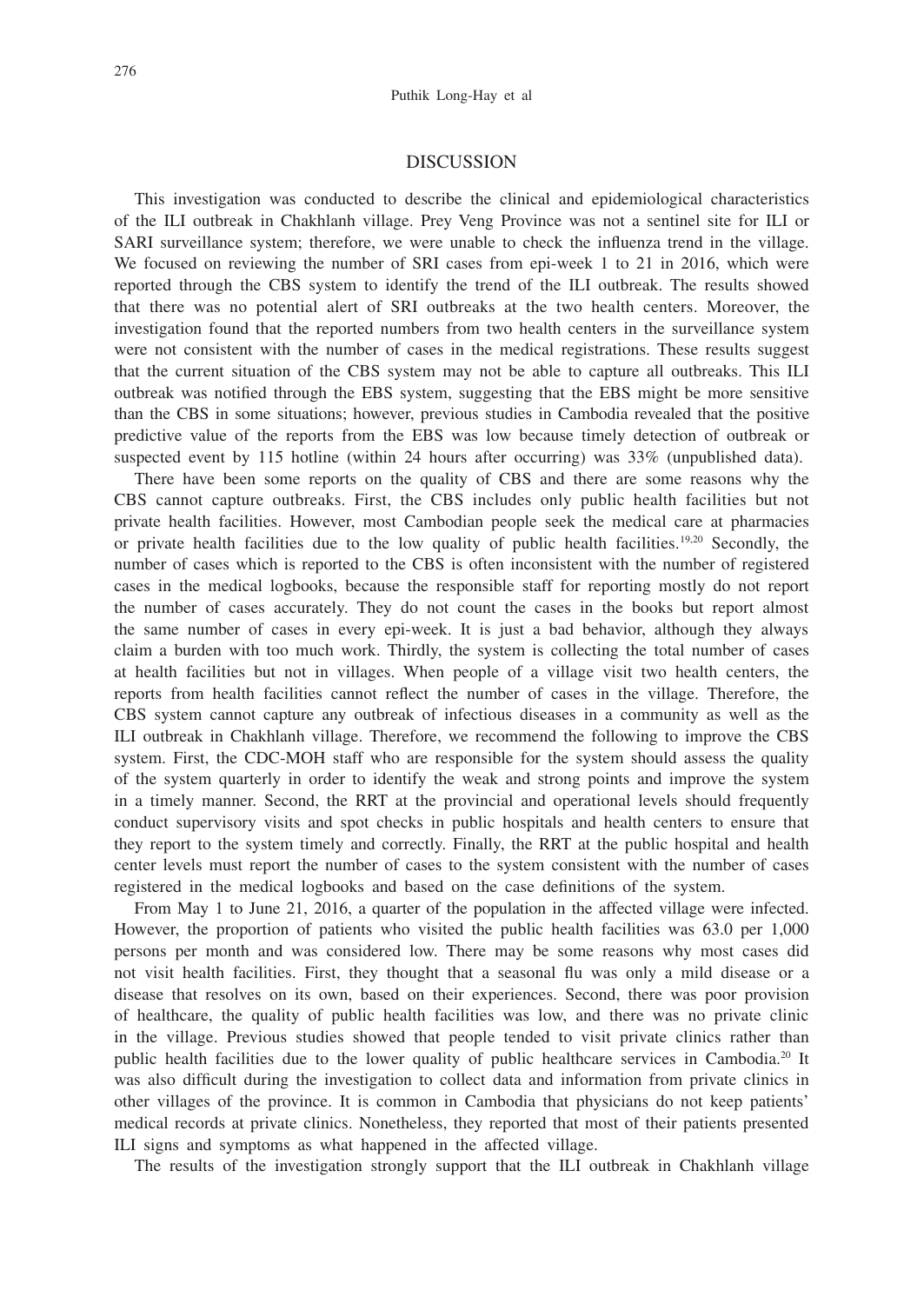was a seasonal influenza outbreak caused by an influenza A/H1N1 virus. The clinical signs and symptoms of suspected ILI cases were cough, fever, difficulty breathing, runny nose, and headache, which were consistent with those of seasonal influenza.<sup>2</sup> Based on the result of the laboratory investigation, most collected samples were positive for A/H1N1 pdm09. The data analysis of the ILI surveillance conducted by the CDC-MOH during the first semester of 2016 also illustrated that influenza  $A/H1N1$  pdm09 had been the predominant circulating strains.<sup>21</sup> Moreover, the Global Influenza Surveillance and Response System of WHO in Southeast Asia showed that the activity of influenza A/H1N1 viruses was most frequently detected.<sup>22</sup>

Most patients reported taking antibiotics, which are considered to be an inappropriate treatment for viral infectious diseases. A previous Cambodian study showed that the proportions of antibiotics in all prescriptions at three health centers was high  $(60-81\%)$  and all children who were 5 years old or younger with acute respiratory infections received antibiotics. Furthermore, the proportion of appropriate prescriptions for acute respiratory infection treatment was 45%.<sup>23</sup> According to the guidelines of the clinical management of human infection with pandemic (H1N1) 2009 by the WHO, antibiotics should be prescribed only in patients with suspected bacterial co-infection.24 An antibiotics against *Staphylococcus aureus* (*S. aureus*) is recommended for severe cases, because staphylococcal pneumonia is frequently associated with influenza.<sup>10,25,26</sup> Overuse of antibiotics is a worldwide public health concern<sup>27</sup> because it is associated with antibiotics resistance<sup>27,28</sup> in not only specific microorganism but also other commensal bacteria and the bacterial pneumonia caused by methicillin-resistant *S. aureus* (MRSA) is recently a common cause of influenza-associated deaths in children.10 Timely diagnosis of influenza infection might be helpful to reduce antibiotic use.29 Moreover, none of the suspected ILI cases reported that they received an influenza vaccine because flu vaccination is not scheduled in the routine immunization program or is not prioritized in Cambodia.30,31 The age group of 0–4 years showed the highest attack rate, and the ILI surveillance/CDC-MOH revealed that this age group had the highest proportion of ILI cases from January to June 2016 in the country.<sup>18</sup> To prevent deaths or outbreaks caused by an influenza virus, influenza vaccination should be considered for the high-risk group, especially children younger than 5 years old.<sup>9,30</sup>

The age group of 5–14 years showed the highest proportion of suspected ILI cases, and their attack rate was higher than 50%. In addition, the index case of the outbreak was a school student. The reasons why the attack rate of this age group was high may be because most of the children in this group were attending school and because they had multiple contacts with each other at their school without proper hygiene and sanitation practices. We observed that most students did not use facemasks, although we did not assess the students' practice of hygiene and sanitation. There were outbreaks that had similar findings with those reported in China and Vietnam.<sup>3,32</sup> Education on hygiene and sanitation was reported to be effective to reduce infectious diseases in Cambodia.33 The analysis of eighteen cluster randomized controlled trials showed that hand hygiene interventions in educational settings may reduce respiratory infections.34 Education on hygiene for children by caregivers at home may be effective, especially for pre-school children.<sup>35</sup> Education should include knowledge on hygiene, practice of hand washing and cleaning toilet for reducing influenza.34-37 Another prevention method of ILI outbreak is that classes should be suspended temporarily when a certain proportion (e.g.,  $>20\%$ ) of students in a class or in a school are absent from a school due to the infection.

The investigation team provided health education and disseminated the key messages and recommendations to people in the village during the seasonal influenza outbreak: (1) self-protective measures by hygienic practices (washing hands, wearing masks, and coughing etiquette), (2) keeping distance from sick people, and (3) seeking medical care at the early stage of infection. For severe cases, the team referred the patients to the referral hospital for symptomatic treatment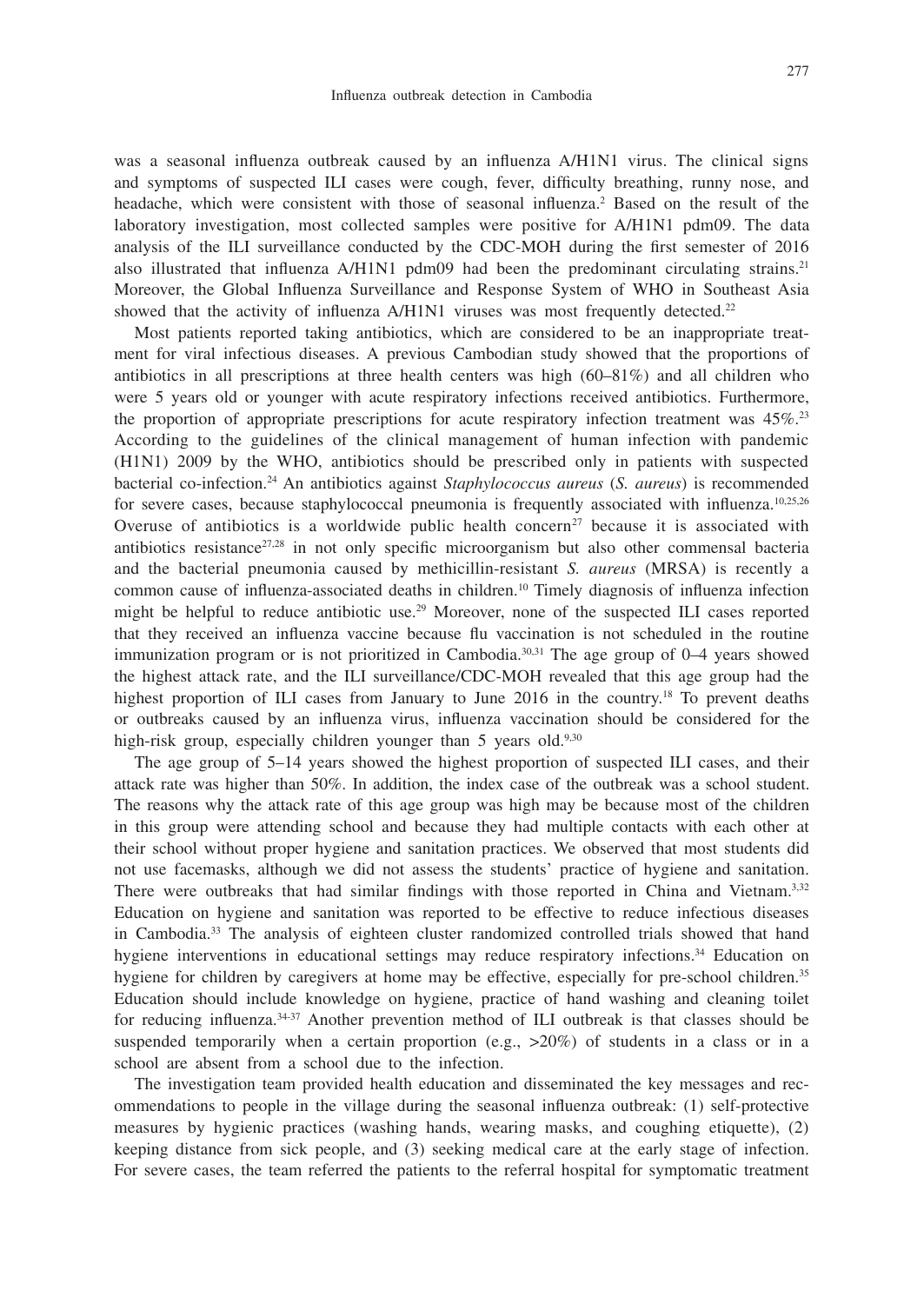and Tamiflu® was provided for them. After the investigation, the enhanced surveillance for the outbreak was set up for 2 more weeks. It was recommended that public health facilities and all private clinics should continue ILI surveillance and report the number of suspected ILI cases every day. The provincial health department had to collaborate in the enhanced surveillance, seek for another outbreak in their territory, and report notifiable syndromes to the CDC-MOH early and timely.

There are some limitations in this investigation. First, the investigation was unable to identify the epidemiological links among all cases, although we obtained exposure histories for suspected ILI cases and influenza cases. Second, only seven specimens were obtained for testing due to limited budget, and most cases were not confirmed as influenza infections. However, 85.7% of the specimens were positive for influenza A/H1N1, and a criterion was used to identify 498 suspected ILI cases. These results suggest that the suspected ILI cases in the village might have been caused by influenza A/H1N1. The third limitation was that environmental factors were not quantitatively measured. In the village, the roads and some residential areas were dusty, dirty, and unclean. People were raising poultries and animals freely around their houses. People usually gathered in crowded areas, such as shops, pagoda, and school, although some of them had flu-like symptoms. All the people did not wear facemasks when they communicated with others or did not cover their mouths or noses when they coughed or sneezed. The team observed these conditions in the village but did not record them in a quantitative way.

In conclusion, this investigation showed that the ILI outbreak, reported by the EBS system, was caused by seasonal influenza A/H1N1 pdm09 spread from person to person. Suspected ILI cases were frequently reported in school children aged 5–14 years. Poor living conditions and poor hygiene and sanitation practices were among the environmental factors that might cause the outbreak. The EBS was effective in capturing this outbreak, although the CBS was unable to detect SRI, and ILI or SARI surveillance was not established in the province. These findings suggest that the CBS system needs to be improved to capture any outbreak in a timely manner and that vaccination for high-risk groups, especially children aged <5 years, and temporarily suspending classes at a school are strongly recommended to prevent outbreaks in the future.

### ACKNOWLEDGMENTS

We would like to thank the Cambodian CDC Department, AET Management and Technical Teams, WHO-Cambodia, US-CDC, Prey Veng Rapid Response Teams, and AET Cohort Six Officers for their support to the investigation. We would also like to thank the Japanese Ministry of Education, Culture, Sports, Science and Technology of Japan for the opportunity to study at Nagoya University.

## CONFLICTS OF INTEREST

The authors declared no conflicts of interest for this study.

## REFERENCES

1. World Health Organization. Influenza virus infections in humans (February 2014). http://www.who.int/ influenza/human\_animal\_interface/virology\_laboratories\_and\_vaccines/influenza\_virus\_infections\_humans\_ feb14.pdf?ua=1. Accessed Apr 17, 2018.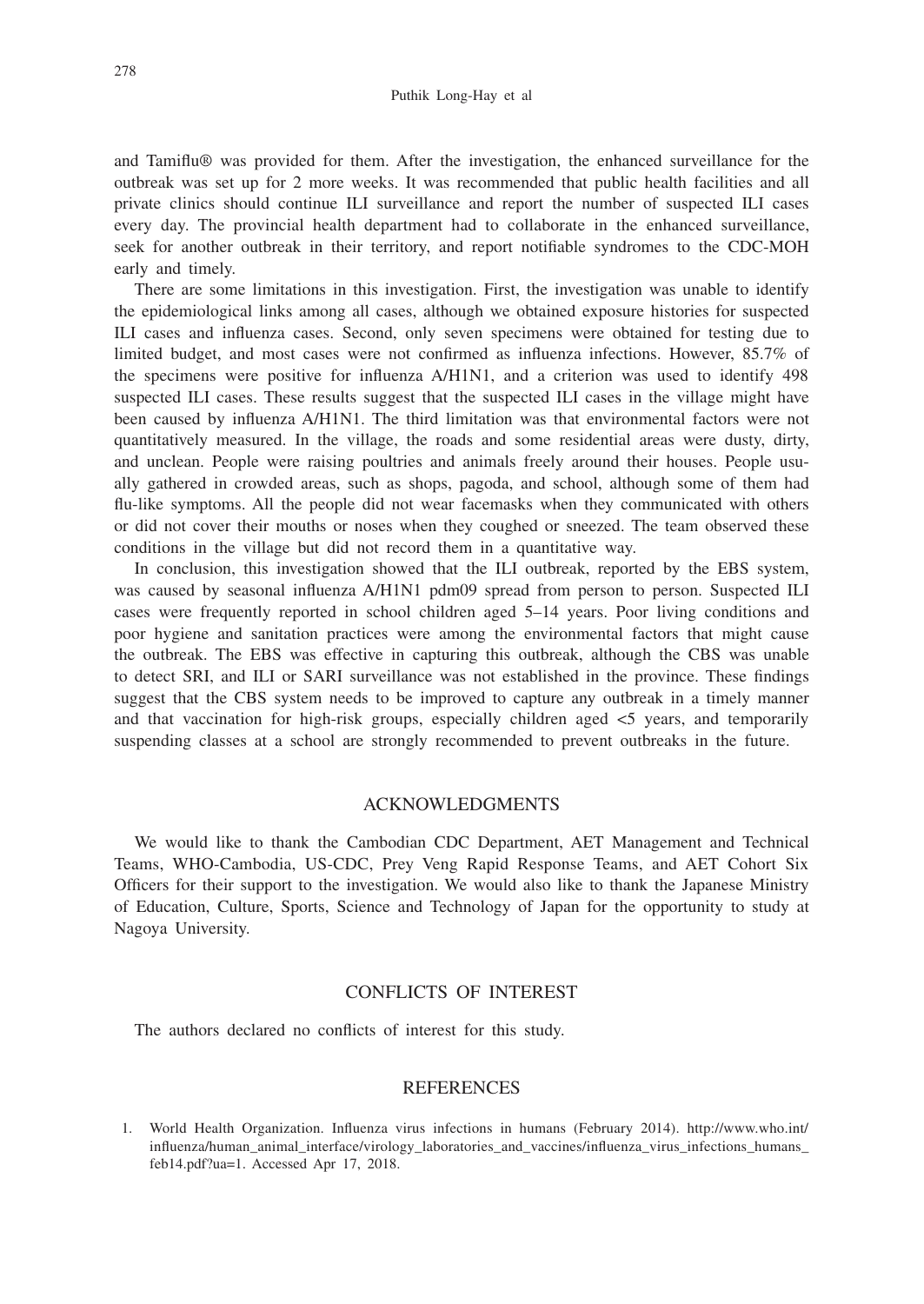- 2. World Health Organization. Influenza (Seasonal). http://www.who.int/mediacentre/factsheets/fs211/en/. Accessed November 15, 2017.
- 3. Huai Y, Lin J, Varma JK, et al. A primary school outbreak of pandemic 2009 influenza A (H1N1) in China. *Influenza Other Respir Viruses*. 2010;4(5):259–266.
- 4. Flood L, Raupach J, D'Onise K, Russo D. Influenza B outbreak in a primary school in Adelaide, Australia, 2011. *Western Pac Surveill Response J*. 2012;3(3):76–82.
- 5. Socan M, Prosenc K, Tevz-Cizej N. Influenza A(H1N1) outbreak in a long-term care facility for severely handicapped residents, Slovenia, March-April 2009. *Euro Surveill*. 2010;15(21):19577.
- 6. Thompson WW, Weintraub E, Dhankhar P, et al. Estimates of US influenza-associated deaths made using four different methods. *Influenza Other Respir Viruses*. 2009;3(1):37–49.
- 7. Nair H, Brooks WA, Katz M, et al. Global burden of respiratory infections due to seasonal influenza in young children: a systematic review and meta-analysis. *Lancet*. 2011;378(9807):1917–1930.
- 8. Bridges CB, Harper SA, Fukuda K, et al. Prevention and control of Influenza: recommendations of the Advisory Committee on Immunization Practices (ACIP). *MMWR Recomm Rep* 2003;52(RR08);1–36.
- 9. Jefferson T, Rivetti A, Di Pietrantonj C, Demicheli V. Vaccines for preventing influenza in healthy children. *Cochrane Database Syst Rev*. 2018;2:CD004879.
- 10. Harper SA, Bradley JS, Englund JA, et al. Seasonal influenza in adults and children--diagnosis, treatment, chemoprophylaxis, and institutional outbreak management: clinical practice guidelines of the Infectious Diseases Society of America. *Clin Infect Dis*. 2009;48(8):1003–1032.
- 11. Members of the WHO Western Pacific Region Global Influenza Surveillance and Response System. Epidemiological and virological characteristics of seasonal influenza in the Western Pacific Region of the World Health Organization, 2011–2015. *Western Pac Surveill Response J*. 2017;8(1):40–49.
- 12. Mardy S, Ly S, Heng S, et al. Influenza activity in Cambodia during 2006–2008. *BMC Infect Dis*. 2009;9:168.
- 13. Horm SV, Mardy S, Rith S, et al. Epidemiological and virological characteristics of influenza viruses circulating in Cambodia from 2009 to 2011. *PLoS One*. 2014;9(10):e110713.
- 14. Hanvoravongchai P, Chavez I, Rudge JW, et al. An analysis of health system resources in relation to pandemic response capacity in the Greater Mekong Subregion. *Int J Health Geogr*. 2012;11:53.
- 15. Coker RJ, Hunter BM, Rudge JW, Liverani M, Hanvoravongchai P. Emerging infectious diseases in southeast Asia: regional challenges to control. *Lancet*. 2011;377(9765):599–609.
- 16. Centers for Disease Control and Prevention. Cambodia. In: Centers for Disease Control and Prevention, ed. *Influenza Division international activities, fiscal year 2011 annual report*. Atlanta, GA: U.S. Department of Health and Human Services; 2012:169–174.
- 17. Centers for Disease Control and Prevention. Cambodia. In: Centers for Disease Control and Prevention, ed. *Influenza Division international activities, fiscal year 2012 & 2013 Annual Report*. Atlanta, GA: U.S. Department of Health and Human Services; 2014:141–142.
- 18. Cambodian Ministry of Health, Communicable Disease Control Department. ILI Surveillance. http://cdcmoh. gov.kh/surveillance/ili-surveillance/16-surveillance/ili-surveillance. Accessed August 15, 2018.
- 19. CamFlu Project. Pandemic influenza mitigation in Cambodia: costs, consequences and uncertainty: research briefing note; 2013. http://www.cdprg.org/resources/CamFlu%20Research%20Breifing%20Note%20 Feb2013%20v8.pdf. Accessed August 15, 2018.
- 20. Cambodian Ministry of Health. Cambodia health service delivery profile; 2012. http://www.wpro.who.int/ health\_services/service\_delivery\_profile\_cambodia.pdf. Accessed August 15, 2018.
- 21. Cambodian Ministry of Health. CDC monthly bulletin for year 2016. http://cdcmoh.gov.kh/bulletins/monthlyrespiratory-buttletin/75-2016. Accessed August 15, 2018.
- 22. World Health Organization. Download influenza laboratory surveillance data from any week. http://apps. who.int/flumart/Default?ReportNo=12. Accessed August 15, 2018.
- 23. Chareonkul C, Khun VL, Boonshuyar C. Rational drug use in Cambodia: study of three pilot health centers in Kampong Thom Province. *Southeast Asian J Trop Med Public Health*. 2002;33(2):418–424.
- 24. World Health Organization. Clinical management of human infection with pandemic (H1N1) 2009: revised guidance 2009. http://www.who.int/csr/resources/publications/swineflu/clinical\_management\_h1n1.pdf?ua=1. Accessed December 7, 2017.
- 25. British Infection S, British Thoracic S, Health Protection A. Pandemic flu: clinical management of patients with an influenza-like illness during an influenza pandemic. Provisional guidelines from the British Infection Society, British Thoracic Society, and Health Protection Agency in collaboration with the Department of Health. *Thorax*. 2007;62(Suppl 1):1–46.
- 26. Blyth CC, Webb SA, Kok J, et al. The impact of bacterial and viral co-infection in severe influenza.